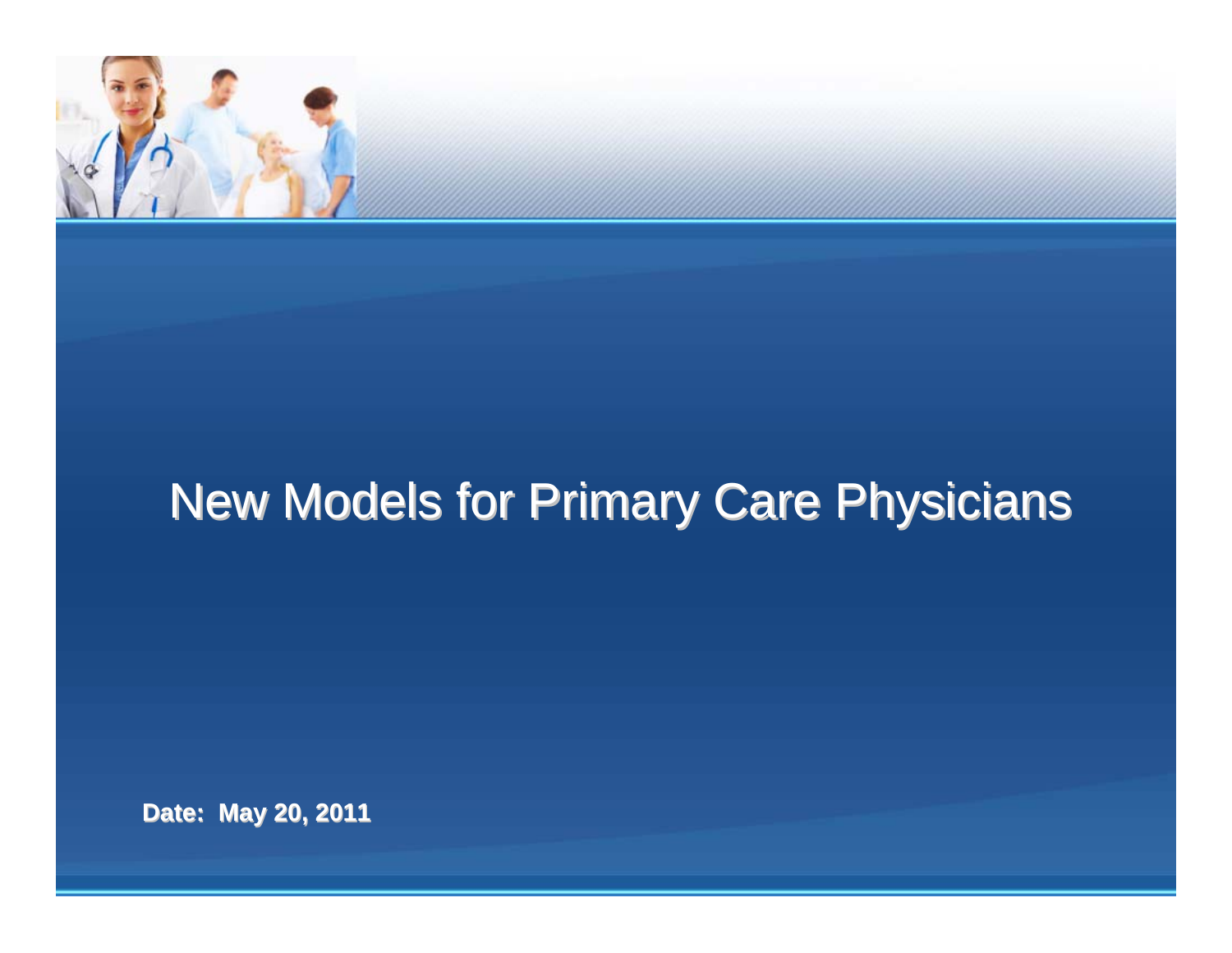

# **Driving Factors for Change**

- •• Economic
- Administrative Burdens
- Physician Preferences
- Patient Complaints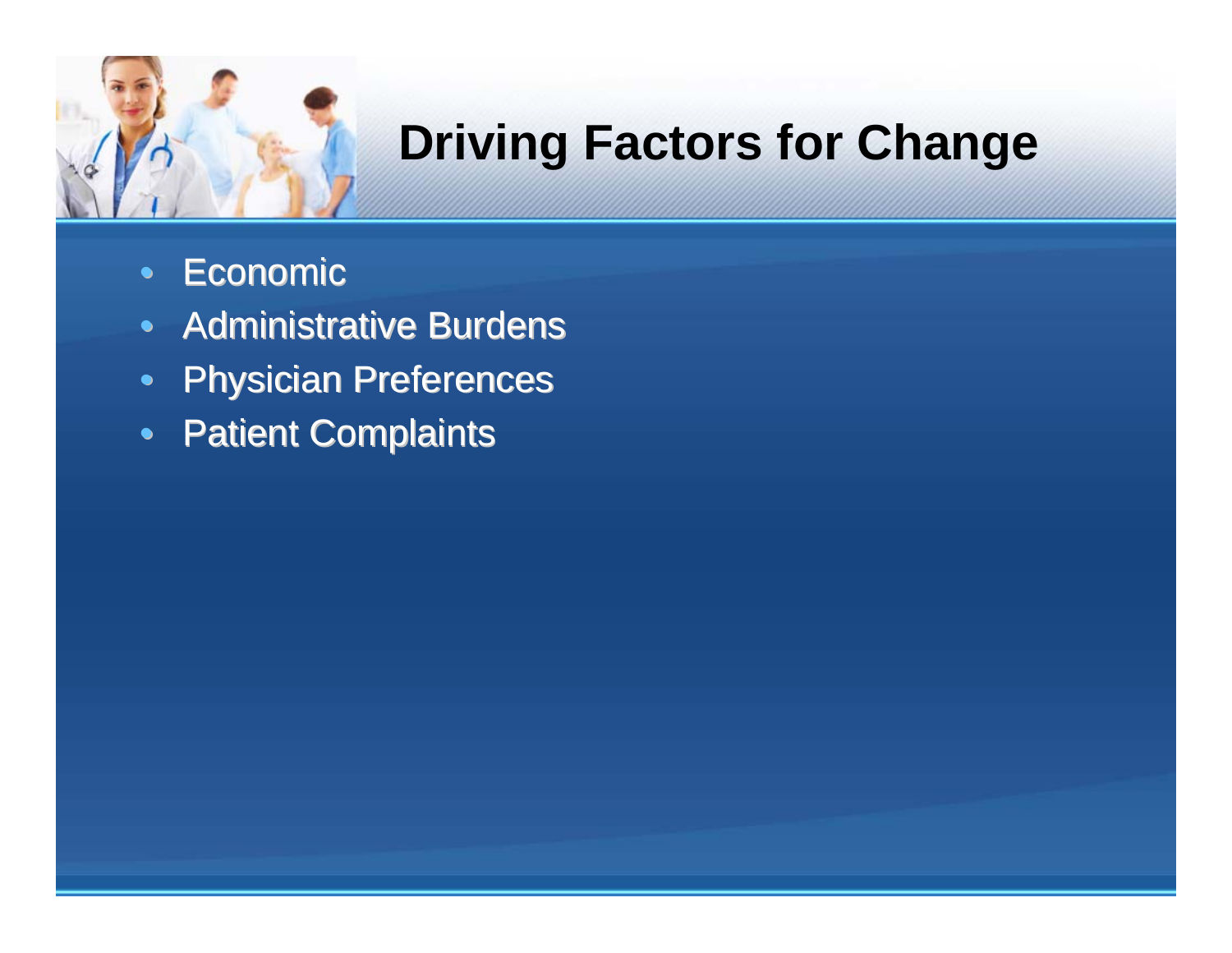

## **Economic**

- $\bullet$ Dwindling reimbursement
- Quantity rewarded over Quality
- Medical School Debt
- Fewer Primary Care Physicians graduating
- •Patients postponing care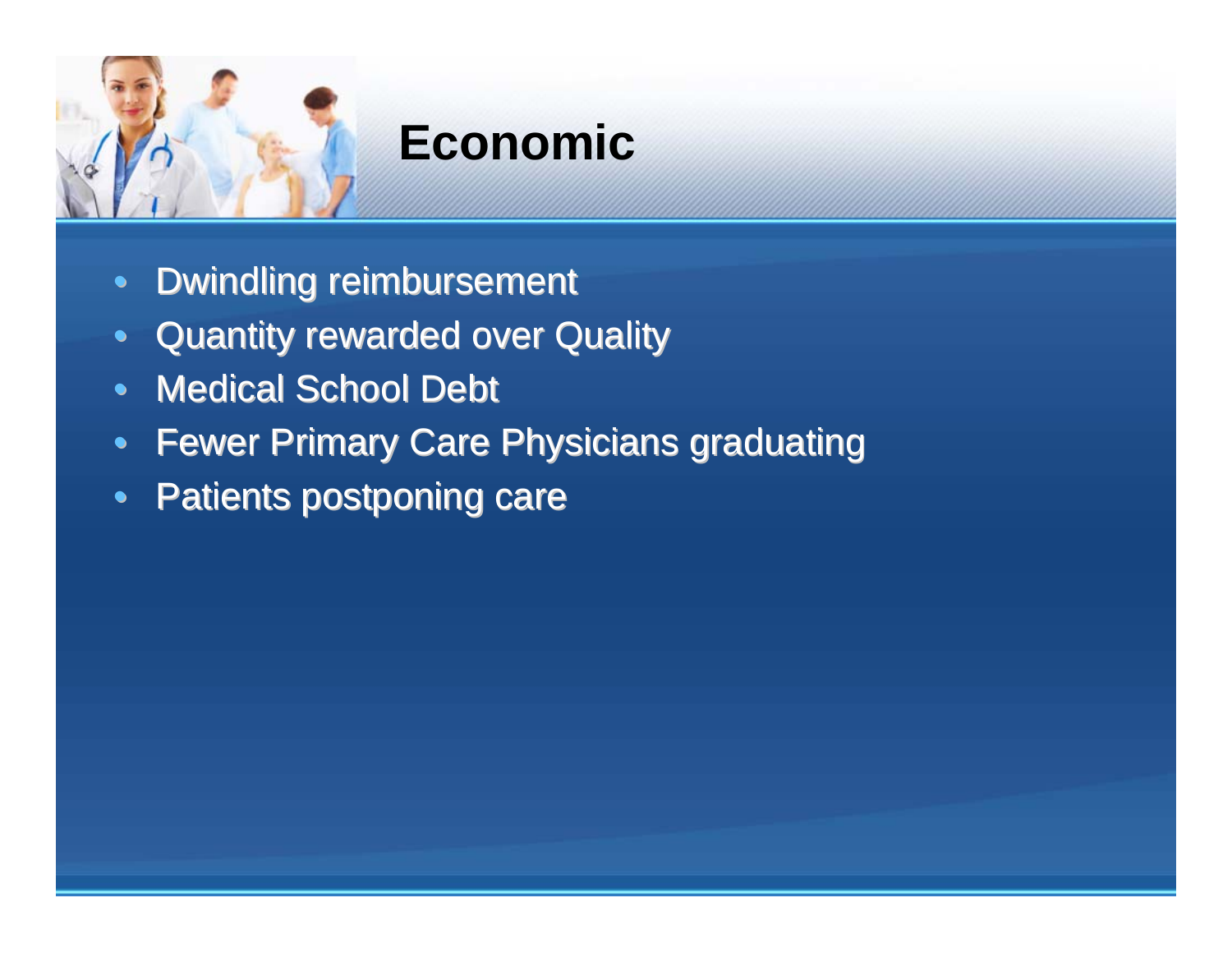

### **Administrative Burdens/Costs**

- $\bullet$ Complex coding and billing Complex coding and billing
- $\bullet$ **Processing claims**
- Staff salaries and productivity
- $\bullet$ Federal, State, and Clinical regulations
- $\bullet$ **Malpractice Insurance**
- $\bullet$ **Reporting**
- $\bullet$ **Capital for IT**
- •EMR not a quick fix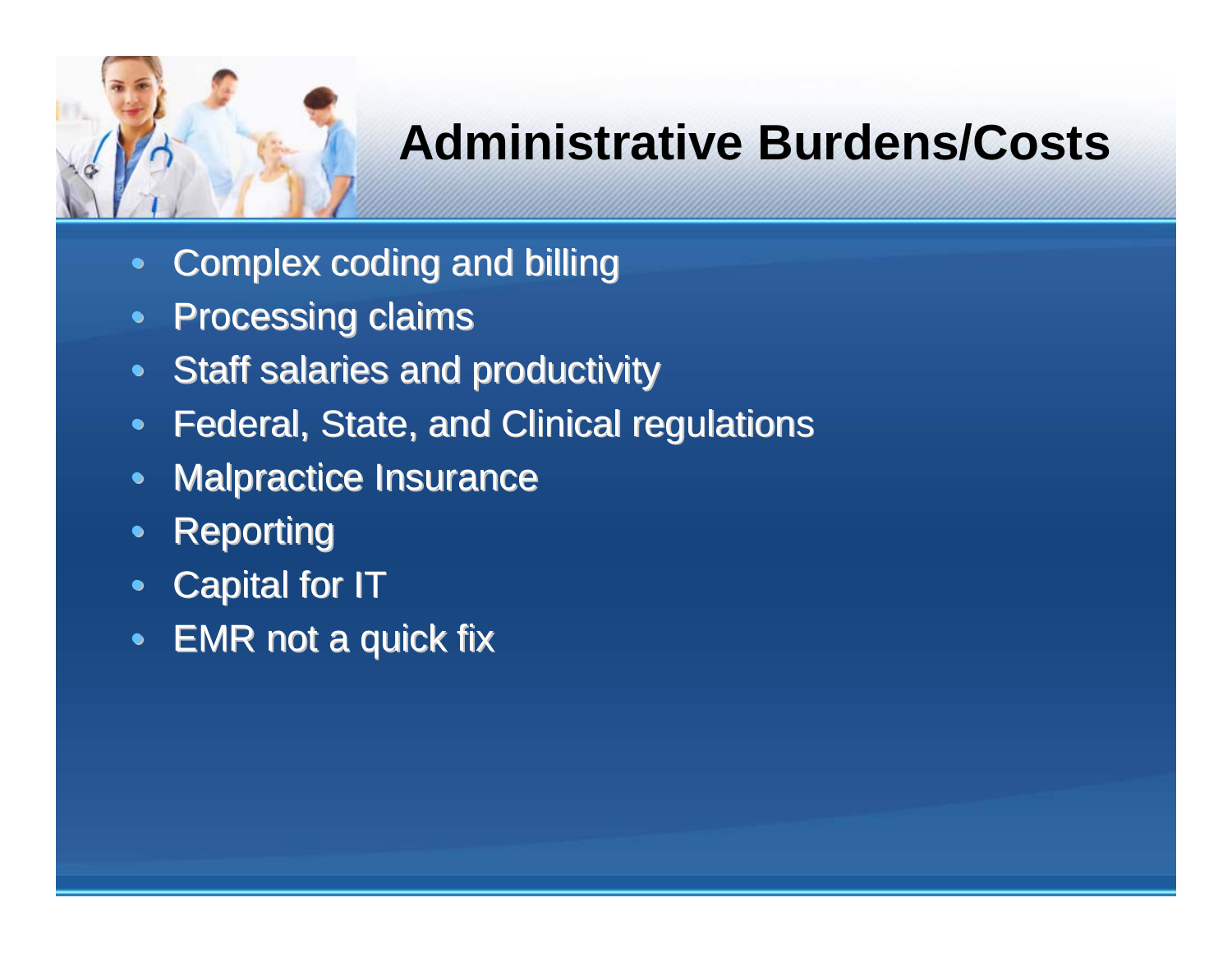

#### **Physician Preference**

- Endangered breed
- •**Family commitments**
- Quality of Life
- •Declining career satisfaction
- Sustain until retirement or Quit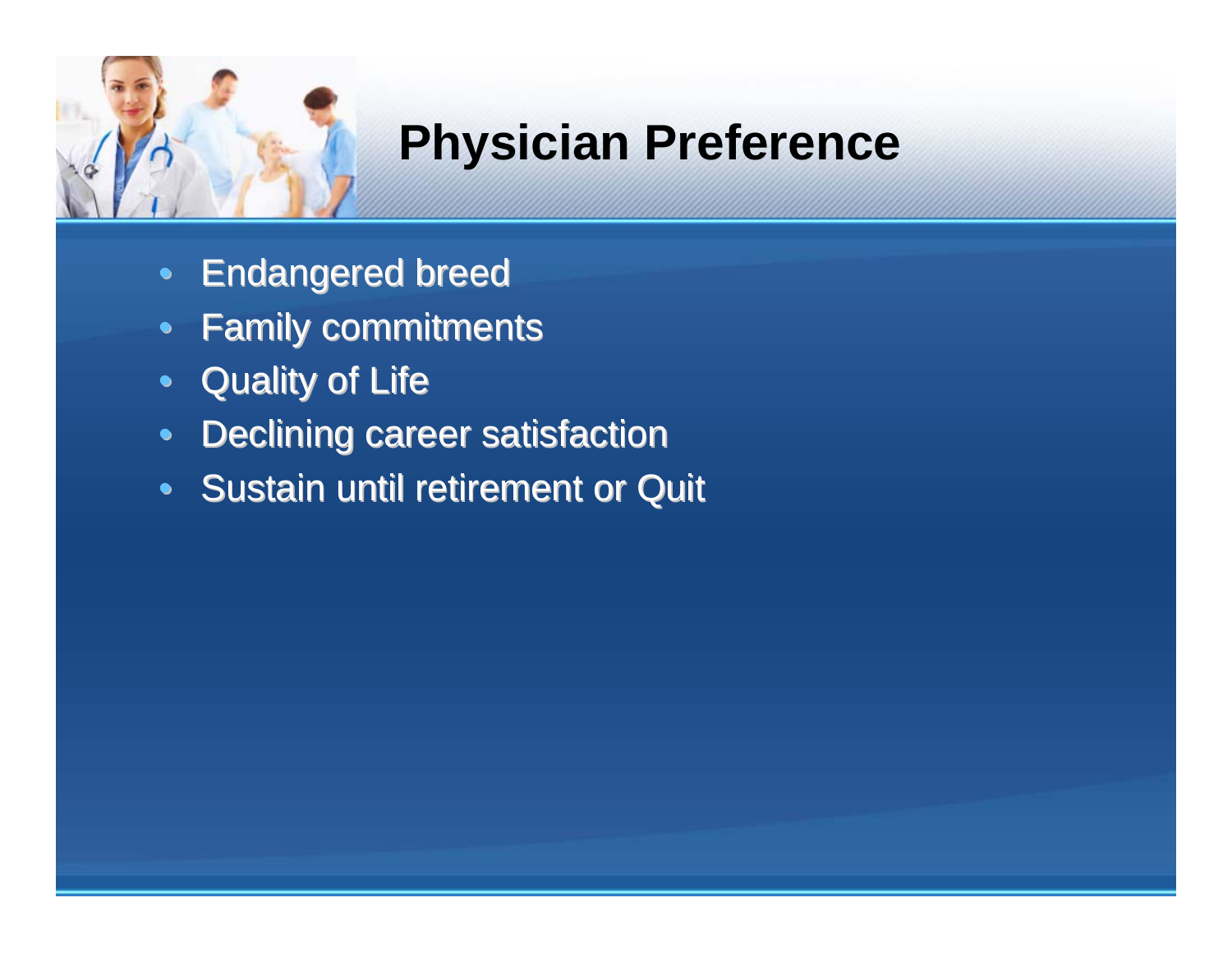

# **Patient Complaints**

- $\bullet$ Difficulty in getting an appointment
- $\bullet$ Kept waiting in the office prior to the appointment
- •Feeling rushed during the appointment
- Lack of personal connection
- Indifferent office staff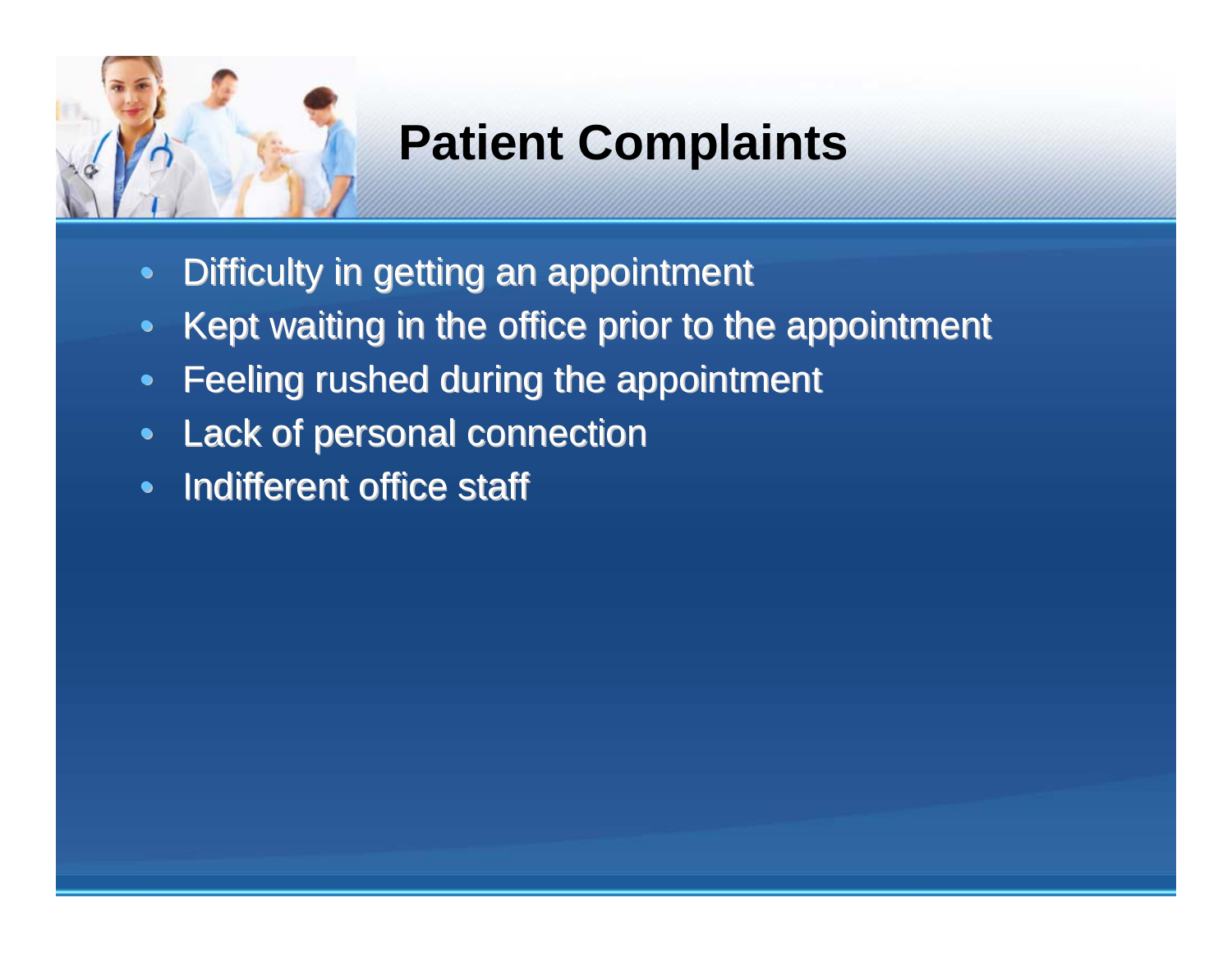

## **Practice Options**

- $\bullet$ **Concierge Model**
- $\bullet$ **Mixture of Concierge Models**
- Full time employment
	- $\blacksquare$ Join larger physician practice or hospital Join larger physician practice or hospital
	- $\blacksquare$ **Join Medical Home Practice**
- Move to a specialty
- Retire
- Leave Medicine